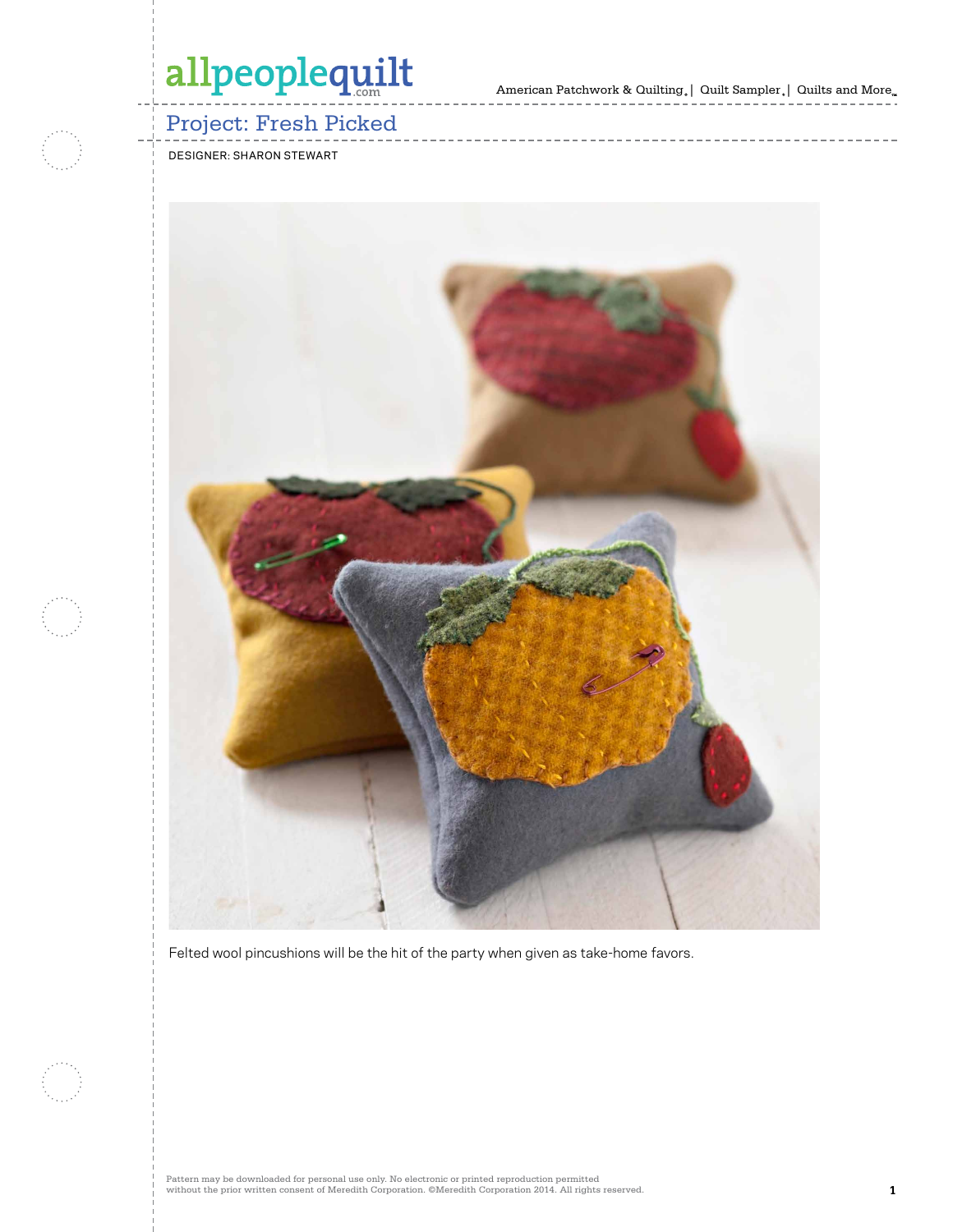### Project: Fresh Picked

#### **Materials**

- **•** 2—5" squares gray felted wool (appliqué foundation, backing)
- **•** 5" square gold felted wool (tomato appliqué)
- **•** Scrap of red felted wool (strawberry appliqué)
- **•** Scraps of green felted wool (leaf appliqués)
- **•** 5×10" piece muslin (lining)
- **•** Embroidery floss: gold, light gold, red, and green
- **•** Crafts sand
- **•** Pink safety pin

#### Finished pincushion: 41⁄2" square Measurements include

1⁄4" seam allowances. Sew with right sides together unless otherwise stated.

#### Cut Fabrics

Cut pieces in the following order. Patterns are on *page 4*. To make pattern templates, see Make and Use Templates, *page 5*.

To felt wool, machine-wash it in a hot-water-wash, cool-rinse cycle with a small amount of detergent; machine-dry it on high heat and steam-press.

It's not necessary to add seam allowances when cutting out the appliqué pieces. Because felted wool doesn't ravel, there are no edges to turn under. Cut the edges cleanly, keeping them as smooth as possible.

**From gold wool, cut: •** 1 of Pattern A **From red wool, cut: •** 1 of Pattern B **From green wool, cut: •** 2 *each* of patterns C and D **From muslin, cut: •** 2—5" squares

#### Appliqué Pincushion Top

1. Referring to Appliqué

Placement Diagram, arrange gold wool A tomato and red wool B strawberry on gray wool 5"-square appliqué foundation; baste in place. Using two strands of gold embroidery floss, blanket-stitch around edge of tomato.

To blanket-stitch, pull your needle up at A (Blanket Stitch Diagram), form a reverse L shape with floss, and hold angle of L shape in place with your thumb. Push your needle down at B and come up at C to secure stitch. Continue in same manner.

2. Using two strands of light gold floss and a running stitch, create lines on tomato.

To make a running stitch, pull your needle up at A (Running Stitch Diagram) and insert it back into fabric at B, 1/8" away from A. Pull your needle up at C, 1⁄8" away from B, and continue in same manner. units total. (Set aside remaining 11⁄2"-wide segments to make B blocks in Step 4.)

- **3.** Using two strands of red floss and a running stitch, add lines around strawberry.
- 4. Position green wool C leaves at top of tomato and green wool D leaves at top of strawberry. Using two strands of green floss, tack pieces in place.
- **5.** Using two strands of green floss, stem-stitch a vine between the strawberry and tomato.

To stem-stitch, pull your needle up at A (Stem Stitch Diagram), then insert it back into fabric at B, about 3⁄8" away from A. Holding floss out of the way, bring your needle back up at C and pull floss through so it lies flat against fabric. The distances between points A, B, and C should be equal. Pull gently with equal tautness after each stitch. Continue in same manner, holding floss out of way on same side of stitching every time. Using two strands of green floss, stem-stitch a vine between the strawberry and tomato.

#### Finish Pincushion

- 1. Layer a muslin 5" lining square, the remaining gray wool 5" square, and appliquéd foundation with right side down. Place remaining muslin 5" lining square on top; pin to hold in place. Stitch around all sides, leaving an opening at bottom for turning.
- 2. Turn pincushion right side out. Fill with crafts sand. Whipstitch opening closed. Place a pink safety pin on tomato.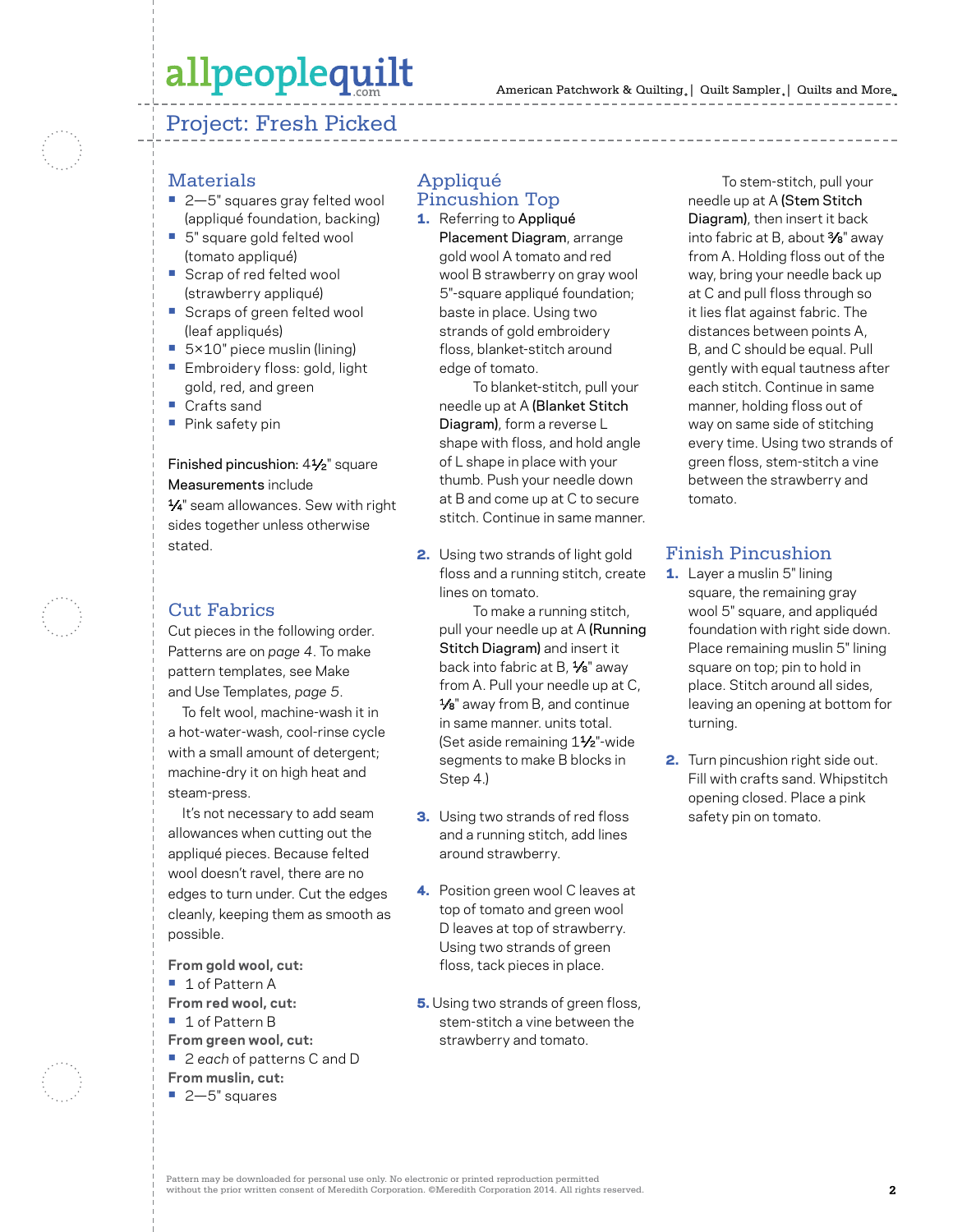American Patchwork & Quilting,  $|$  Quilt Sampler,  $|$  Quilts and More $_{\textrm{\tiny{m}}}$ 

-----------------------

 $- - - - -$ 

---------------

### Project: Fresh Picked



APPLIQUÉ PLACEMENT DIAGRAM



BLANKET STITCH



RUNNING STITCH



STEM STITCH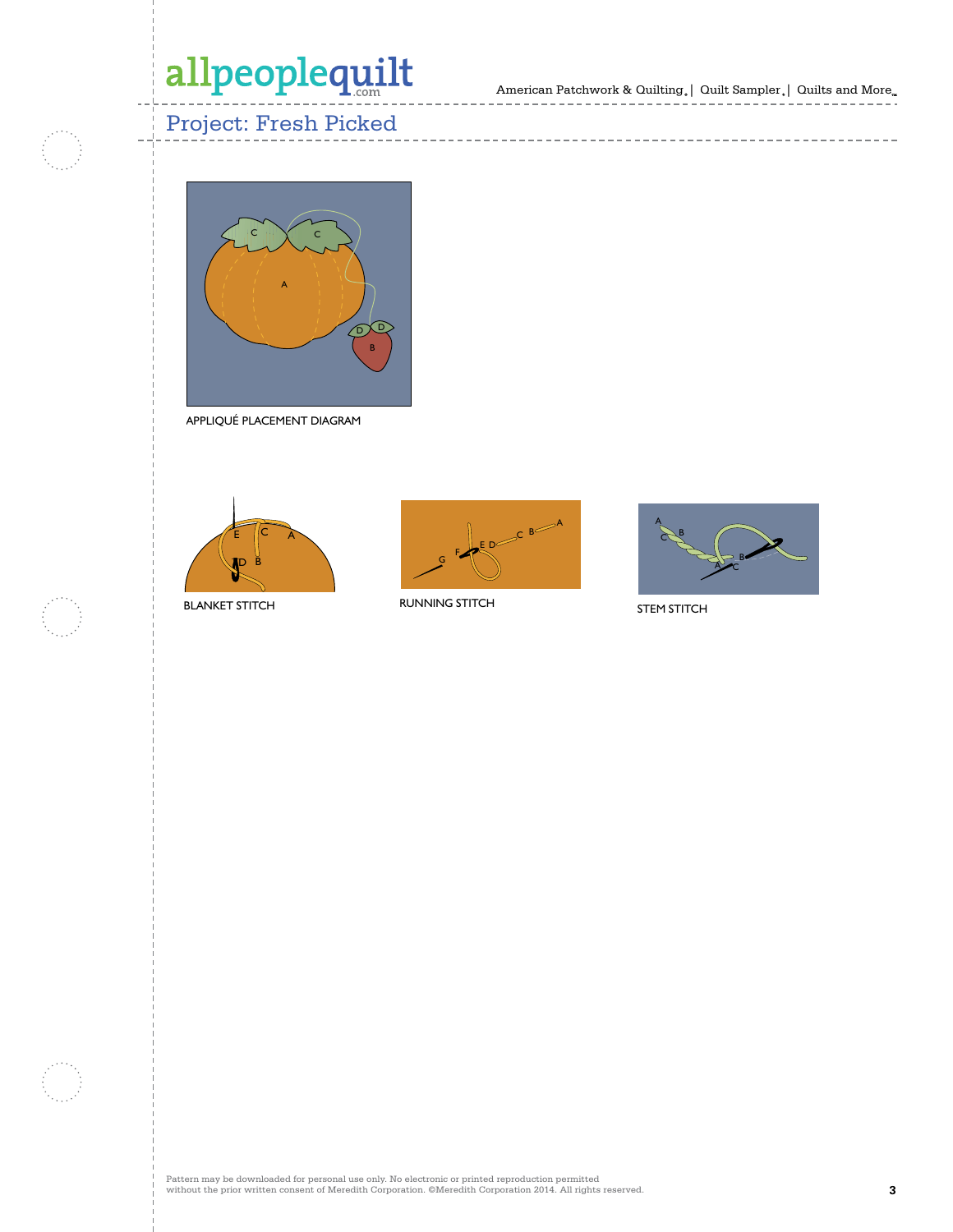American Patchwork & Quilting  $_{\circ} \vert \;$  Quilt Sampler  $_{\circ} \vert \;$  Quilts and More  $_{\circ} \;$